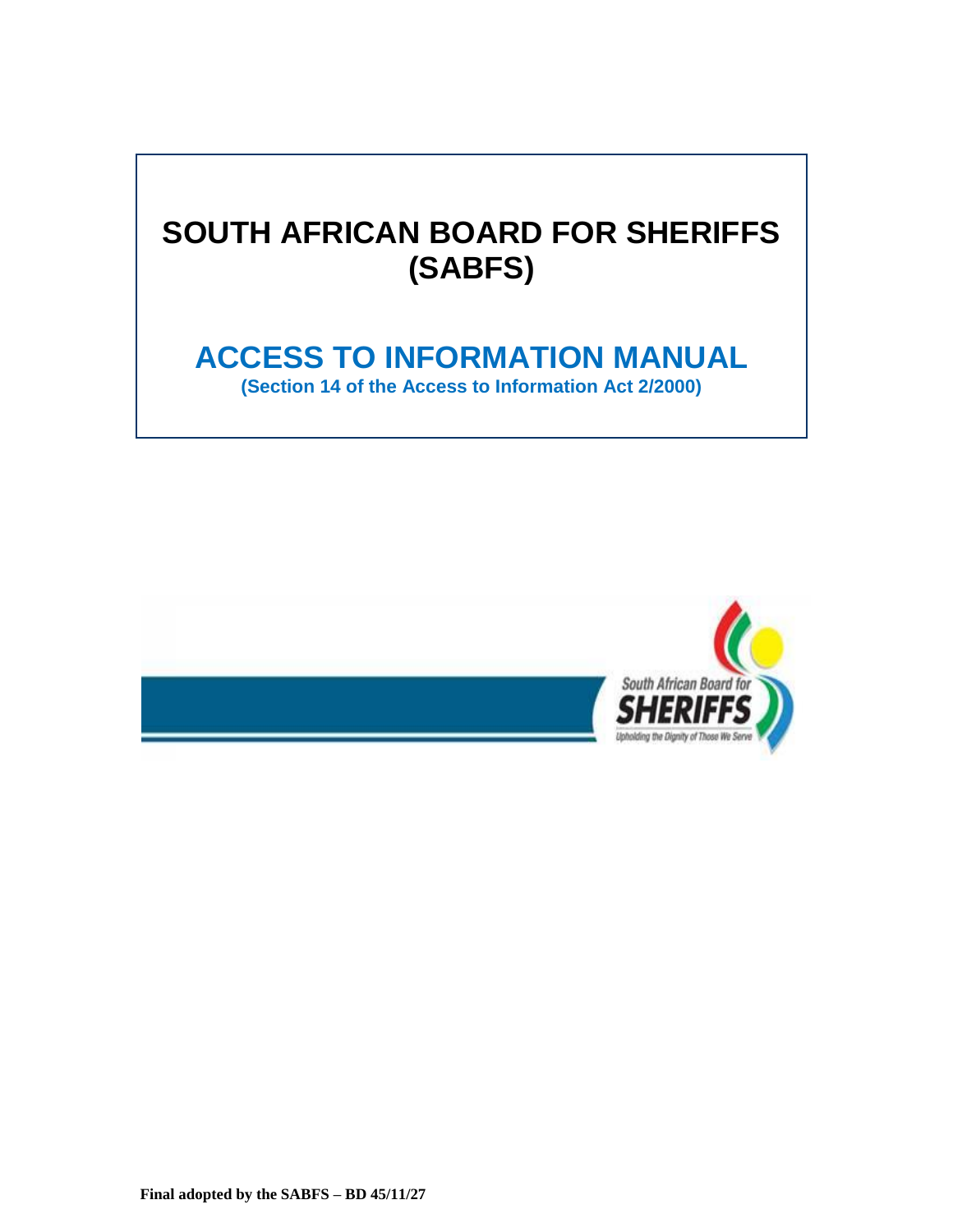## **Index**

- **1. Introduction**
- **2. Overview of SABFS**
- **3. Contact Details**
- **4. The ACT and Section 10 Guide**
- **5. Applicable Legislation**
- **6. Schedule of Records**
- **7. Record Subject and Categories**
- **8. Form of Request**
- **9. Prescribed Fees**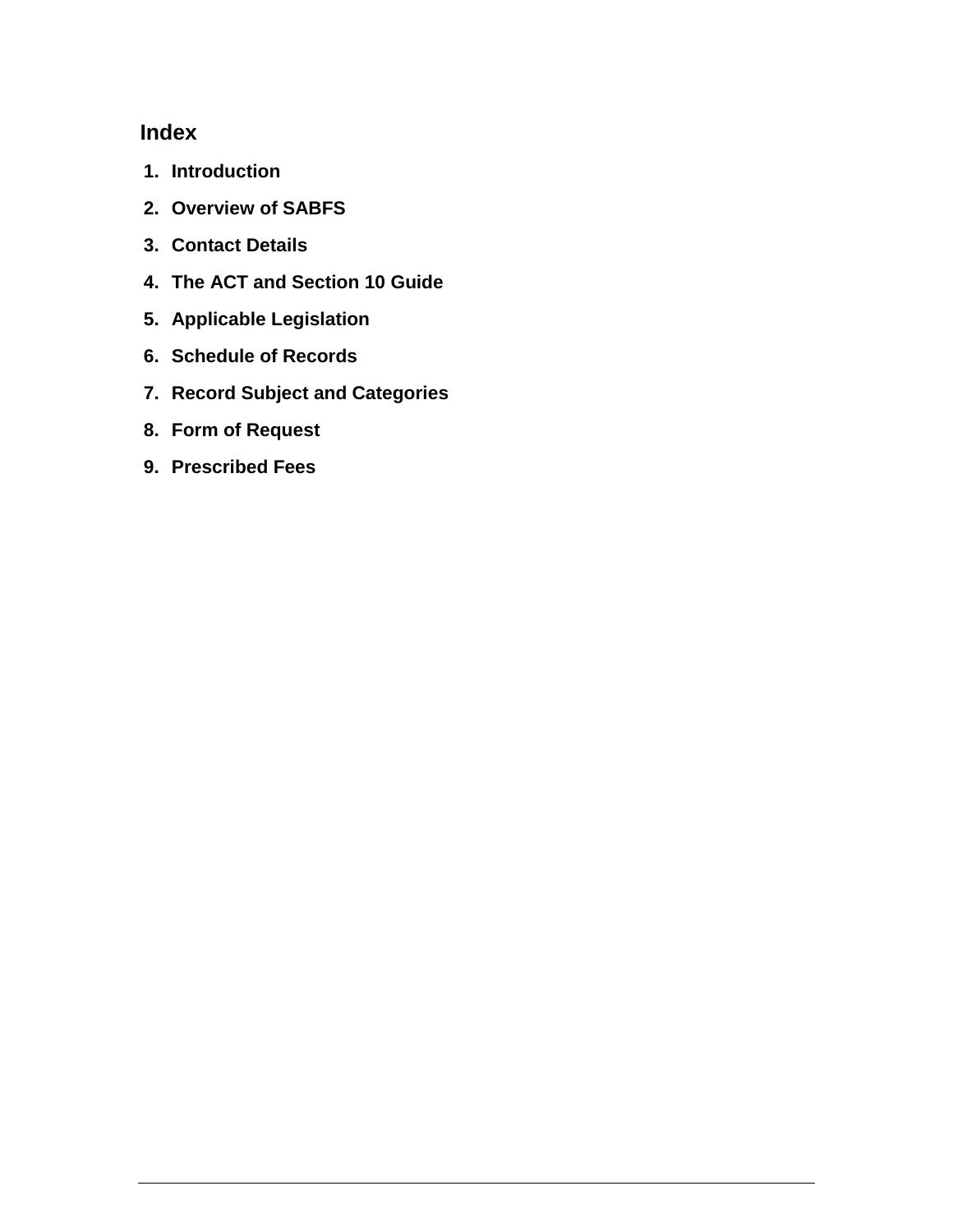## **1. INTRODUCTION**

This Manual is published by SABFS, the South African Board for Sheriffs in terms of the Promotion of Access to Information Act, 2000 (Act No. 2 of 2000) ("the Act") and serves to provide a reference as to the records held and the process that needs to be followed to request access to such records.

The Act gives effect to the provisions of Section 32 of the Constitution which provides for the right of access to information held by the State and to information held by another person that is required for the exercise and / or protection of any right. SABFS is a public body as defined in the Act, which encompass any department of state or administration in the national or provincial sphere of government or any other function or institution thereof which exercises a power or performs a duty in terms of the Constitution or exercises a public power or performs a public function in terms of any legislation.

SABFS supports the constitutional right of access to information and is committed to provide any requester access to our records in accordance with the provisions of the Act.

#### **2. OVERVIEW OF THE PUBLIC BODY**

SABFS is a juristic person created by Section 7 of the Sheriffs Act No. 90 of 1986. The Sheriffs Act provides for the appointment of sheriffs, the establishment of the Board for Sheriffs and a Fidelity Fund for Sheriffs, and the regulations of the conduct of sheriffs and matters connected therewith.

## **2.1. FUNCTIONS AND COMPOSITION OF SABFS**

#### **2.1.1. Objectives of SABFS**

The objectives of SABFS are:

- o the maintenance of the esteem of sheriffs;
- o the enhancement of the status of sheriffs; and
- o and the improvement of the standards of training of, and functions performed by sheriffs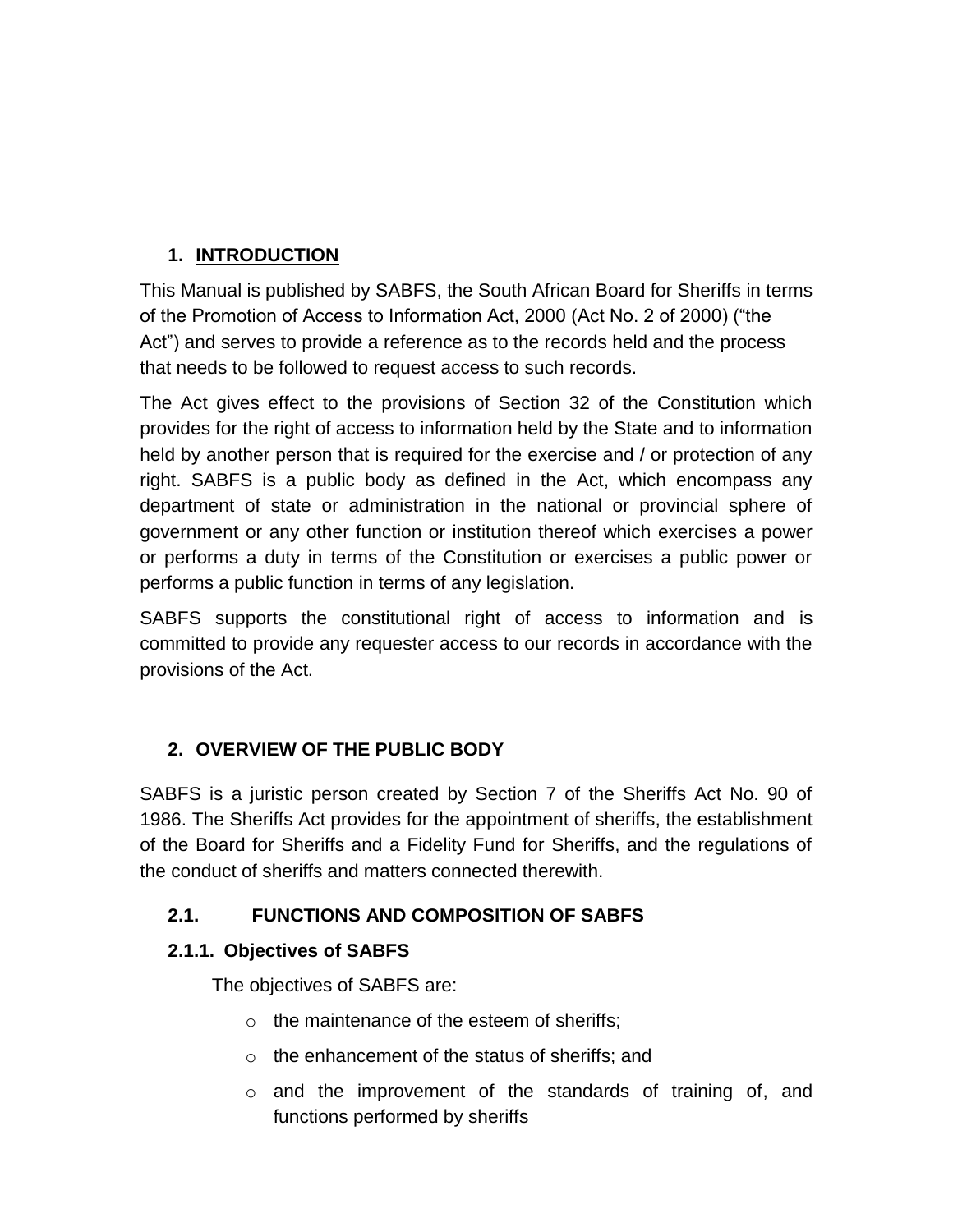SABFS has all such powers as are necessary to enable it to perform its duties as set out above and any other powers conferred upon it by virtue of the Sheriffs Act.

#### **2.2. Composition of SABFS**

The Board of SABFS consists of 12 members appointed by the Minister of Justice and Constitutional Development.

#### **2.3. VISION, MISSION AND VALUES OF THE SOUTH AFRICAN BOARD FOR SHERIFFS**

#### **VISION**

- We are a Board that is transparent and responsive to the needs of the sheriffs' profession.
- We will promote a professional sheriffs' service that is respectful and efficient, to deliver justice to all with integrity and accountability.
- We will be accountable in terms of our legislative mandate and strive to entrench the human rights culture envisaged by the Constitution.

#### **MISSION**

- We will provide a professional and credible service to all our clients and other stakeholders.
- We will develop skilled, knowledgeable and motivated staff.
- We will develop a unified and committed Board with focused leadership.
- We will conduct all activities and execute our mandate in a manner that is accountable to the public and to government.
- We will enhance the image and goodwill of the sheriffs' profession.

#### **VALUES**

**Accountability**

We will ensure that the members and officials of the Board carry out their responsibilities conscientiously and with integrity.

**Integrity**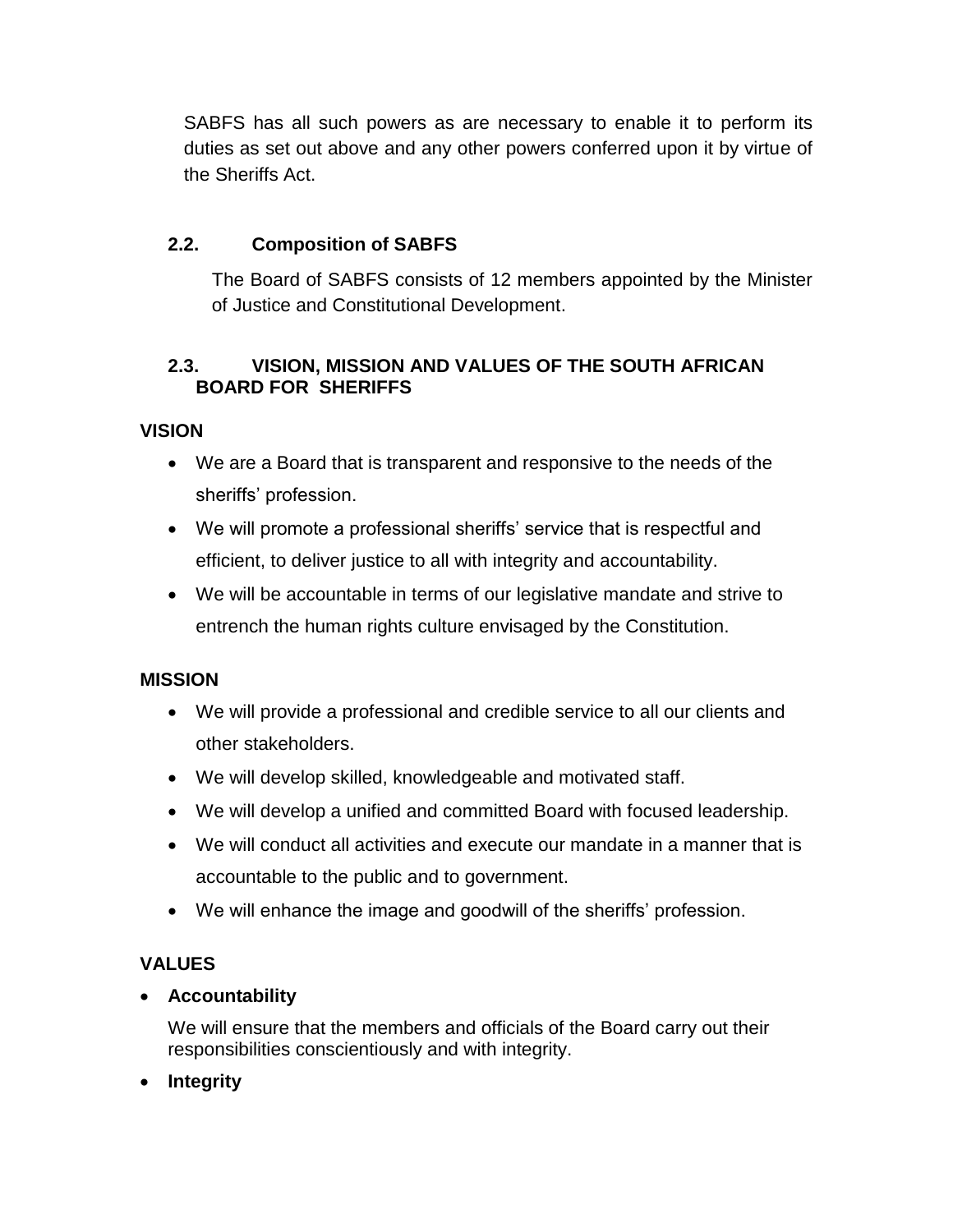We will uphold the ethical and moral principles embodied in the Codes and Policies of the Board and the Constitution of South Africa, acting always with honesty, fairness and consistency.

#### **Professionalism**

We are committed to serving our stakeholders with courtesy, to the best of our abilities and with dedication, to the highest standards of service excellence.

#### **Transparency**

We will ensure that all our practices are open to internal and external scrutiny.

#### **Efficiency**

We are committed to managing the resources of the Board efficiently and effectively, and will take steps to eliminate all wasteful and fruitless expenditure.

#### **Respect**

We value and respect the views of all our stakeholders and will treat everyone with dignity and consideration.

#### **Equity**

We are committed to employment equity in the recruitment of staff and opposed to all forms of unfair discrimination in our relationships with all stakeholders and the public.

#### **3. CONTACT DETAILS**

The Board has duly authorised the contact person below to ensure that the requirements of the Act are administered in a fair, objective and unbiased manner:

| <b>Name of Public Body</b>            | <b>SABFS</b>                           |  |
|---------------------------------------|----------------------------------------|--|
| <b>Designated Information Officer</b> | <b>Executive Manager- Sharon Snell</b> |  |
| <b>Designated Deputy Information</b>  | Manager: HR and Compliance             |  |
| <b>Officer</b>                        | Bongi Luthuli                          |  |
| <b>Email address</b>                  | Contact@sheriffs.org.za                |  |
| <b>Postal address</b>                 | PO Box 15223 Vlaeberg 8018             |  |
| <b>Street address</b>                 | 88 Loop Street, Cape Town              |  |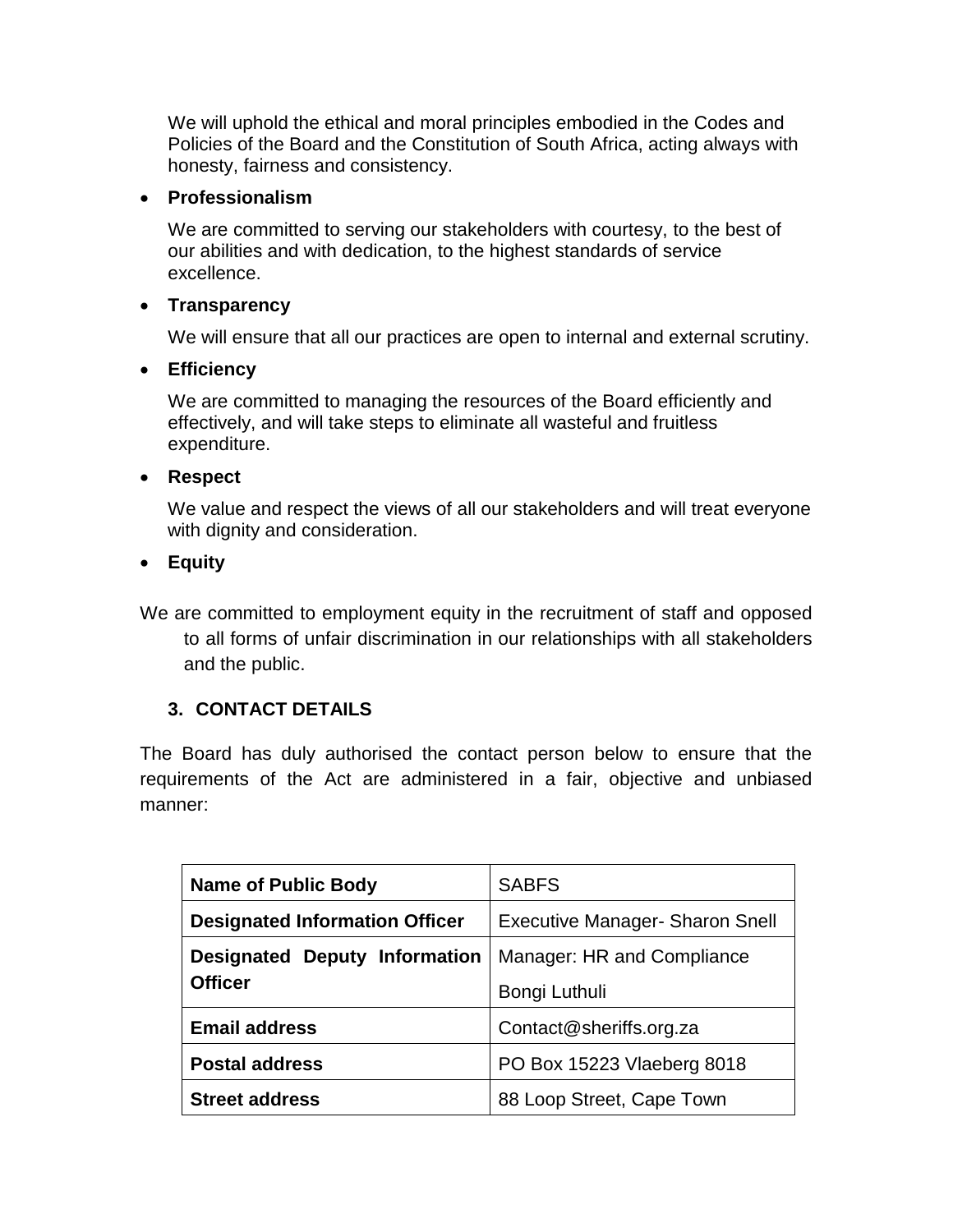| Phone number            | 021 4260577         |  |
|-------------------------|---------------------|--|
| Fax number              | 021 426 2598        |  |
| <b>Internet Website</b> | www.sheriffs.org.za |  |

#### 4. **THE ACT AND SECTION 10 GUIDE**

#### 5. **APPLICABLE LEGISLATION**

Records are kept in accordance with such other legislation as is applicable to SABFS which includes, but is not limited to, the following legislation:

| No             | <b>Ref</b>    | Act                                               |
|----------------|---------------|---------------------------------------------------|
|                | No 90 of 1986 | The Sheriffs Act                                  |
| $\overline{2}$ | No 98 of 1978 | Copyright Act                                     |
| 3              | No 55 of 1998 | <b>Employment Equity Act</b>                      |
| 4              | No 95 of 1967 | Income Tax Act                                    |
| 5              | No 66 of 1995 | <b>Labour Relations Act</b>                       |
| 6              | No 89 of 1991 | Value Added Tax Act                               |
| 7              | No 75 of 1997 | <b>Basic Conditions of Employment Act</b>         |
| 8              | No 25 of 2002 | <b>Electronic Communications and Transactions</b> |
|                |               | Act                                               |
| 9              | No 2 of 2000  | Promotion of Access of Information Act            |
| 10             | No 30 of 1996 | Unemployment Insurance Act                        |
| 11             | No 80 of 1993 | Occupational Health and Safety Act                |
| 12             | No 130 of     | Compensation for Occupational Injuries and        |
|                | 1993          | <b>Diseases Act</b>                               |
| 13             | No. 9 of 1999 | The Skills Development Levies Act                 |

#### 6. **SCHEDULE OF RECORDS**

SABFS maintains records on the following categories and subject matters. However, please note that recording a category or subject matter in this Manual does not imply that a request for access to such records would be honoured. All requests for access will be evaluated on a case by case basis in accordance with the provisions of the Act.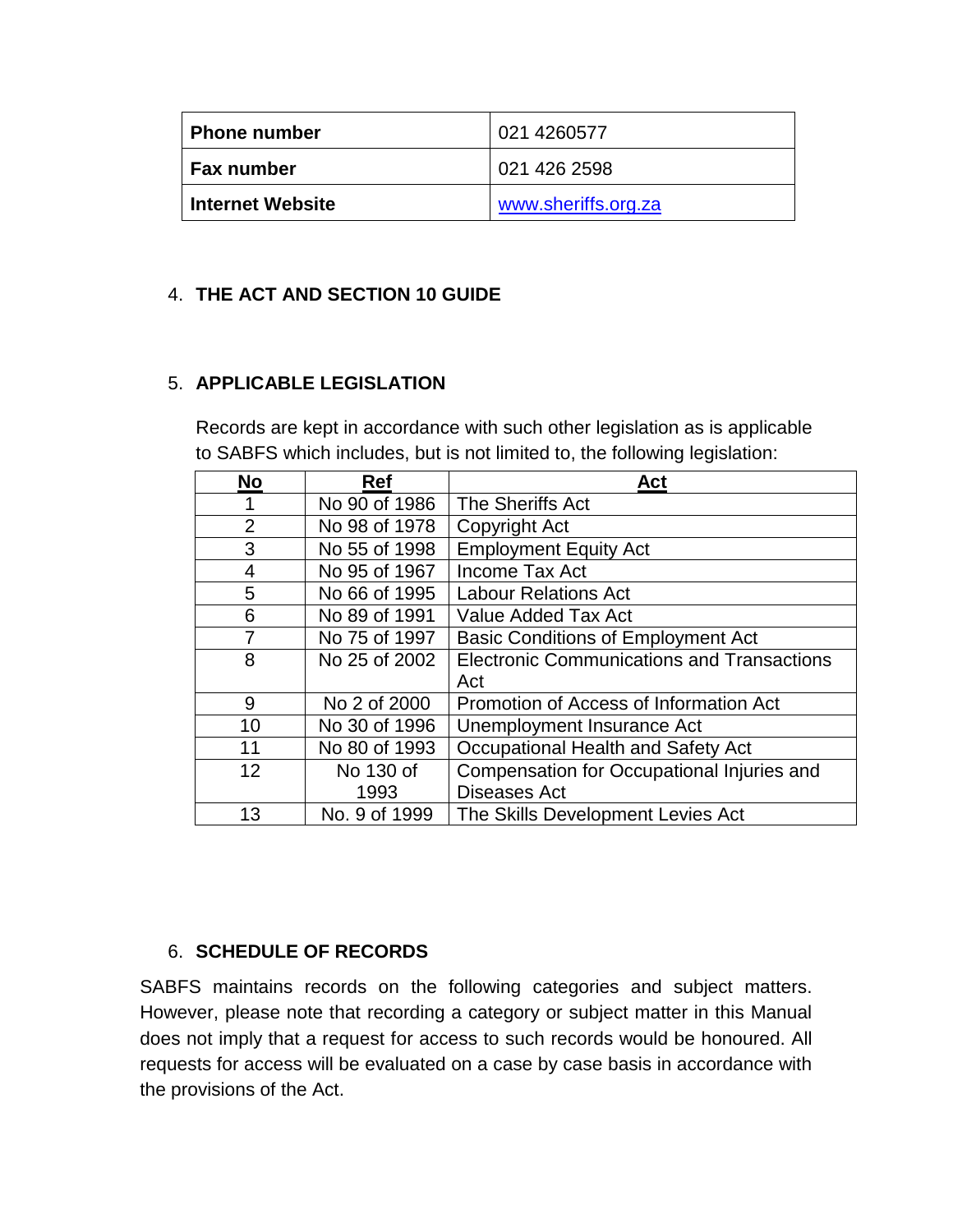Certain of the records stipulated below are available on the SABFS Internet website and if you have Internet access you are encouraged to consider the Internet website before submitting a request.

## **7. RECORD SUBJECT AND CATEGORIES**

| <b>Records</b>           | <b>Subject</b>                                                           | <b>Availability</b>                                |  |
|--------------------------|--------------------------------------------------------------------------|----------------------------------------------------|--|
| Public<br><b>Affairs</b> | Strategic Plan                                                           | Freely available on<br>web site<br>www.sabfs.co.za |  |
|                          | <b>Annual Report</b><br>$\bullet$                                        |                                                    |  |
|                          | <b>Media Releases</b>                                                    |                                                    |  |
| Operation                | <b>Financial Statements</b><br>$\bullet$                                 | Request in terms of<br>PAIA.<br>Not available.     |  |
|                          | Financial and Tax Records (Company<br>& Employees)                       |                                                    |  |
|                          | <b>Asset Register</b><br>$\bullet$                                       |                                                    |  |
|                          | <b>Management Accounts</b><br>$\bullet$                                  |                                                    |  |
|                          | <b>Bank Statements</b><br>$\bullet$                                      |                                                    |  |
|                          | <b>Investment Records</b><br>$\bullet$                                   |                                                    |  |
|                          | <b>Vendor Records</b><br>$\bullet$                                       |                                                    |  |
|                          | <b>Procurement Records</b><br>$\bullet$                                  |                                                    |  |
|                          | <b>Employee Records</b><br>$\bullet$                                     |                                                    |  |
|                          | <b>Contracts and SLA's</b><br>$\bullet$                                  |                                                    |  |
|                          | Fidelity Fund record of claims<br>$\bullet$                              |                                                    |  |
|                          | Disciplinary complaints and<br>$\bullet$<br><b>Investigation records</b> |                                                    |  |
|                          | <b>Sheriff and Deputy Sheriff Personal</b><br>and business records       |                                                    |  |
|                          | <b>Customer Database</b>                                                 |                                                    |  |
| Other                    | <b>Market Information</b>                                                | Request in terms of<br><b>PAIA</b>                 |  |
|                          | Surveys information                                                      |                                                    |  |
|                          | Research                                                                 |                                                    |  |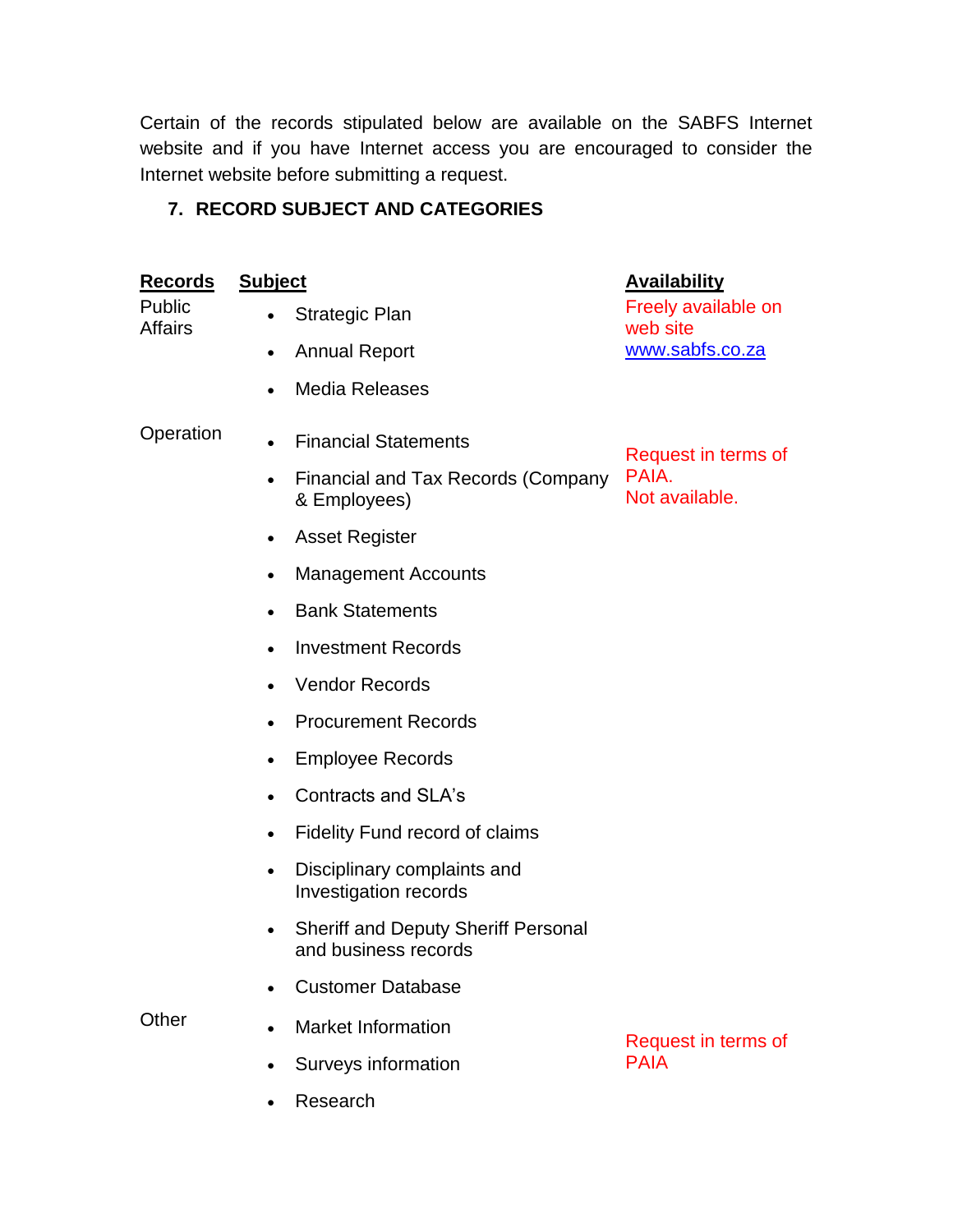- Legal Opinions
- General and Business Policies and **Procedures**
- Minutes of Meeting including record of meeting
- General correspondence

#### **8. FORM OF REQUEST**

#### **8.1. Access request procedure**

The purpose of this section is to provide requesters with sufficient guidelines and procedures to facilitate a request for access to records held by SABFS. It is important to note that an application for access to information can be refused in the event that the application does not comply with the procedural requirements of the Act. In addition, the successful completion and submission of an access request form does not automatically allow the requester access to the requested record.

#### **Note:**

If it is reasonably suspected that the requester has obtained access to the SABFS's records through the submission of materially false or misleading information, legal proceedings may be instituted against such requester.

#### **8.2. Completion of Access Request Form**

In order for the SABFS to respond to requests in a timely manner, the Access Request Form should be completed, taking due cognisance of the following Instructions on Completion of Forms:

-The Access Request Form must be completed in the English Language.

- Type or print in BLOCK LETTERS an answer to every question.
- If a question does not apply, state "N/A" in response to that question.

- If there is nothing to disclose in reply to a particular question, state "nil" in response to that question.

- If there is insufficient space on a printed form in which to answer a question, additional information may be provided on an additional folio.

- When the use of an additional folio is required, precede each answer thereon with the title applicable to that question.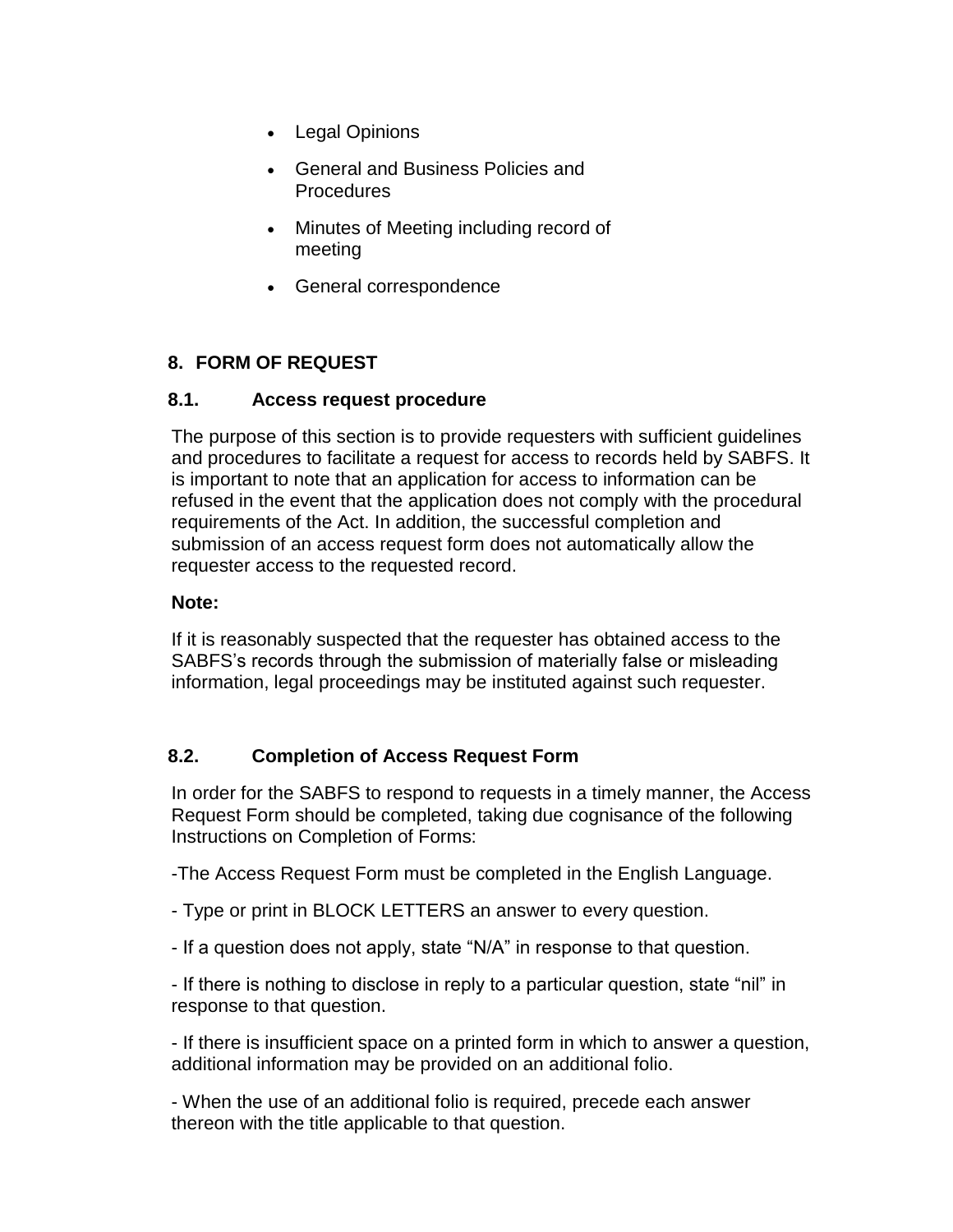#### **8.3. Submission of Access Request Form**

The completed Access Request Form must be submitted either via conventional mail, e-mail or fax and must be addressed to the contact person as indicated in Section 3. An initial, non-refundable R35.00 request fee (excluding VAT) is payable on submission. This fee is not applicable to Personal Requesters, referring to any persons seeking access to records that contain their personal information.

#### **8.4. Payment of Fees**

Payment details can be obtained from the contact person as indicated in section 3 of this Manual and payment can be made either via a direct deposit, by bank guaranteed cheque or by postal order (no credit card payments are accepted). Proof of payment must be supplied.

#### **8.5. Notification**

Requests will be evaluated and the requester notified within 30 days of receipt of the completed Access Request Form. Notifications may include a notification of Extension Period (if required).The requesters may be notified whether an extension period is required for the processing of their requests, including:

-The required extension period, which will not exceed an additional 30-day period;

-Adequate reasons for the extension; and

-Notice that the requester may lodge an application with a court against the extension and the procedure, including the period, for lodging the application.

#### **8.6. Payment of Deposit (if applicable)**

The requester may be notified whether a deposit is required. A deposit will be required depending on certain factors such as the volume and/or format of the information requested and the time required for search and preparation of the record(s). The notice will state:

-The amount of the deposit payable (if applicable); and

-That the requester may lodge an application with a court against the payment of the deposit and the procedure, including the period, for lodging the application.

Please note: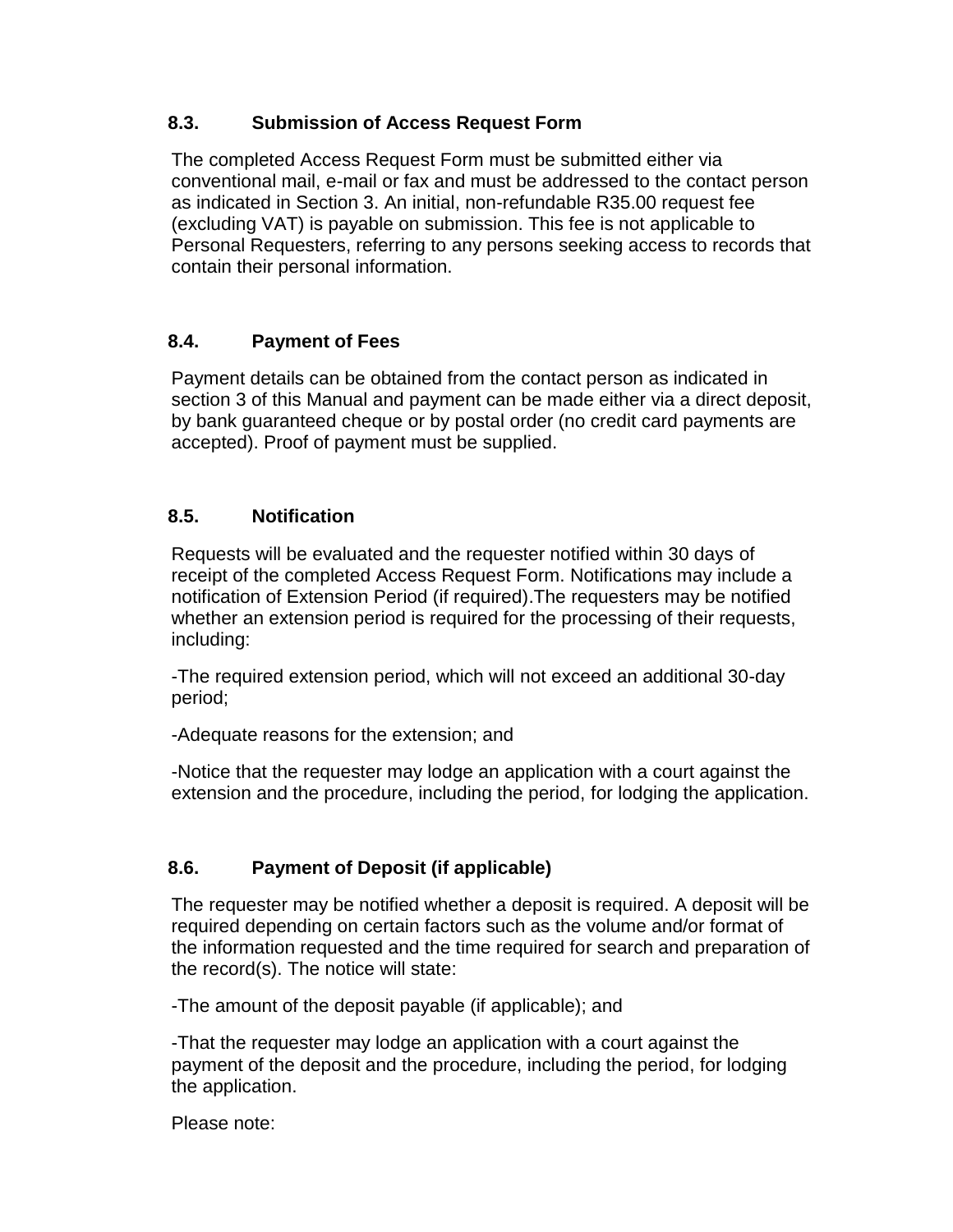-In the event that access is refused to the requested record, the full deposit will be refunded to the requester.

#### **8.7. Decision on Request**

If no extension period or deposit is required, the requesters will be notified, within 30 days, of the decision on their requests. If the request for access to a record is successful, the requester will be notified of the following:

- The amount of the access fee payable upon gaining access to the record (if any);

- An indication of the form in which the access will be granted;

- Notice that the requester may lodge an application with a court against the payment of the access fee and the procedure, including the period, for lodging the application.

If the request for access to a record is not successful, the requester will be notified of the following:

- Adequate reasons for the refusal (refer to Third Party Information and Grounds for Refusal below); and

- That the requester may lodge an application with a court against the refusal of the request

#### **8.8. Third Party Records**

If access is requested to a record that contains information about a third party, the SABFS is obliged to attempt to contact this third party to inform them of the request. This enables the third party the opportunity of responding by either consenting to the access or by providing reasons why the access should be denied.

In the event of the third party furnishing reasons for the support or denial of access, our designated contact person will consider these reasons in determining whether access should be granted, or not.

#### **8.9. Grounds for Refusal**

The SABFS may legitimately refuse to grant access to a requested record that falls within a certain category.

#### **Grounds on which the SABFS may refuse access include:**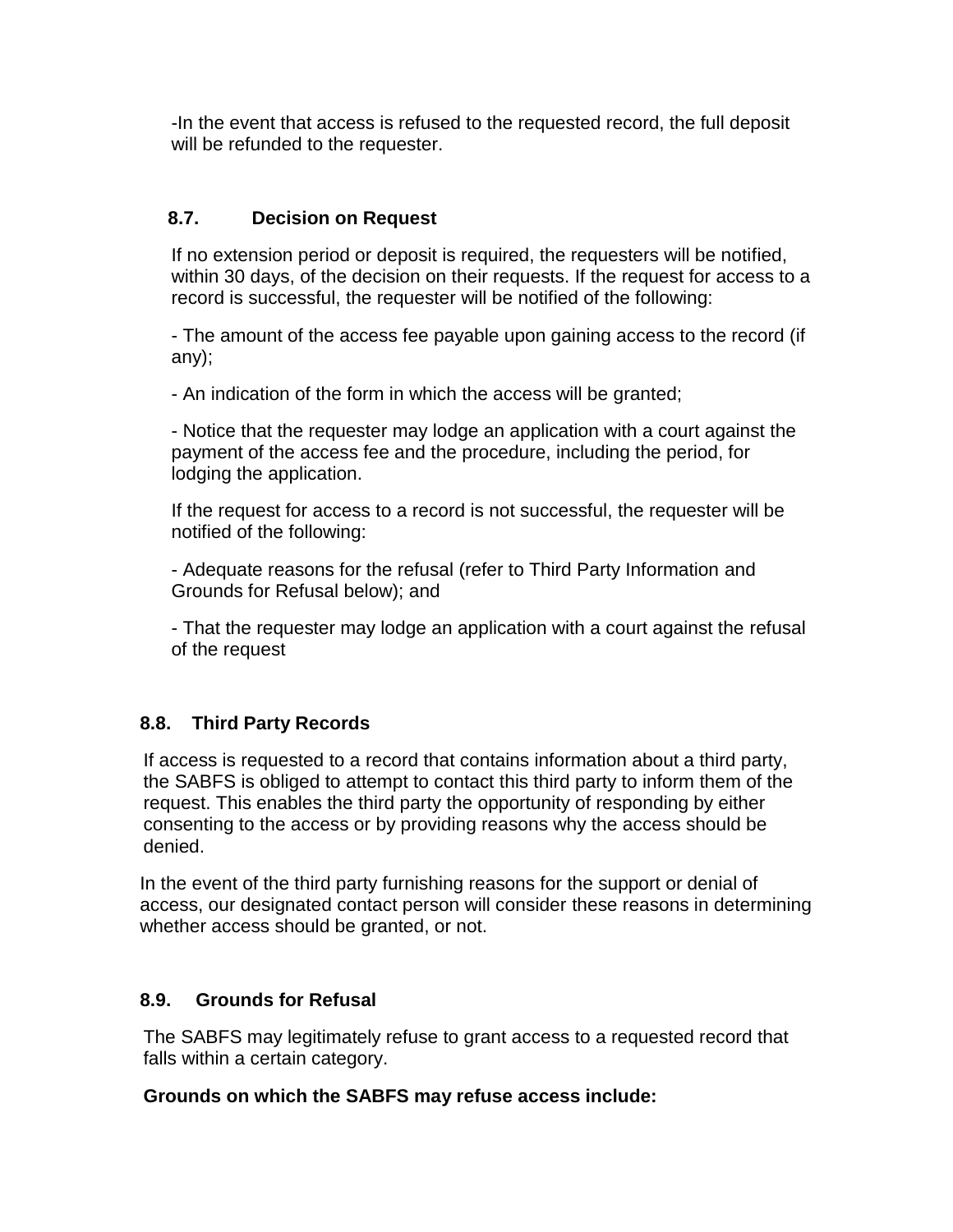- Disclosure of the record (containing trade secrets, financial, commercial, scientific, technical, or any other confidential information) would harm the commercial or financial interests of the SABFS;

- The record is privileged from production in legal proceedings, unless the legal privilege has been waived;

- Protecting personal information that the SABFS holds about a third person (who is a natural person), including a deceased person, from unreasonable disclosure;

- Protecting commercial information that the SABFS holds about a third party or the SABFS (for example trade secrets: financial, commercial, scientific or technical information that may harm the commercial or financial interests of the organisation or the third party);

- If disclosure of the record would result in a breach of a duty of confidence owed to a third party in terms of an agreement;

- If disclosure of the record would endanger the life or physical safety of an individual;

- If disclosure of the record would prejudice or impair the security of property or means of transport;

- If disclosure of the records would prejudice or impair the protection of a person in accordance with a witness protection scheme;

- If disclosure of the record would prejudice or impair the protection of the safety of the public;

- Disclosure of the record would put the SABFS at a disadvantage in contractual or other negotiations or prejudice it in commercial competition;

- The record is a computer programme; and

- The record contains information about research being carried out or about to be carried out on behalf of a third party or the SABFS.

#### **8.10. Records that cannot be found or do not exist**

If the SABFS has searched for a record and it is believed that the record either does not exist or cannot be found, the requester will be notified by way of an affidavit. This will include the steps that were taken to try to locate the record.